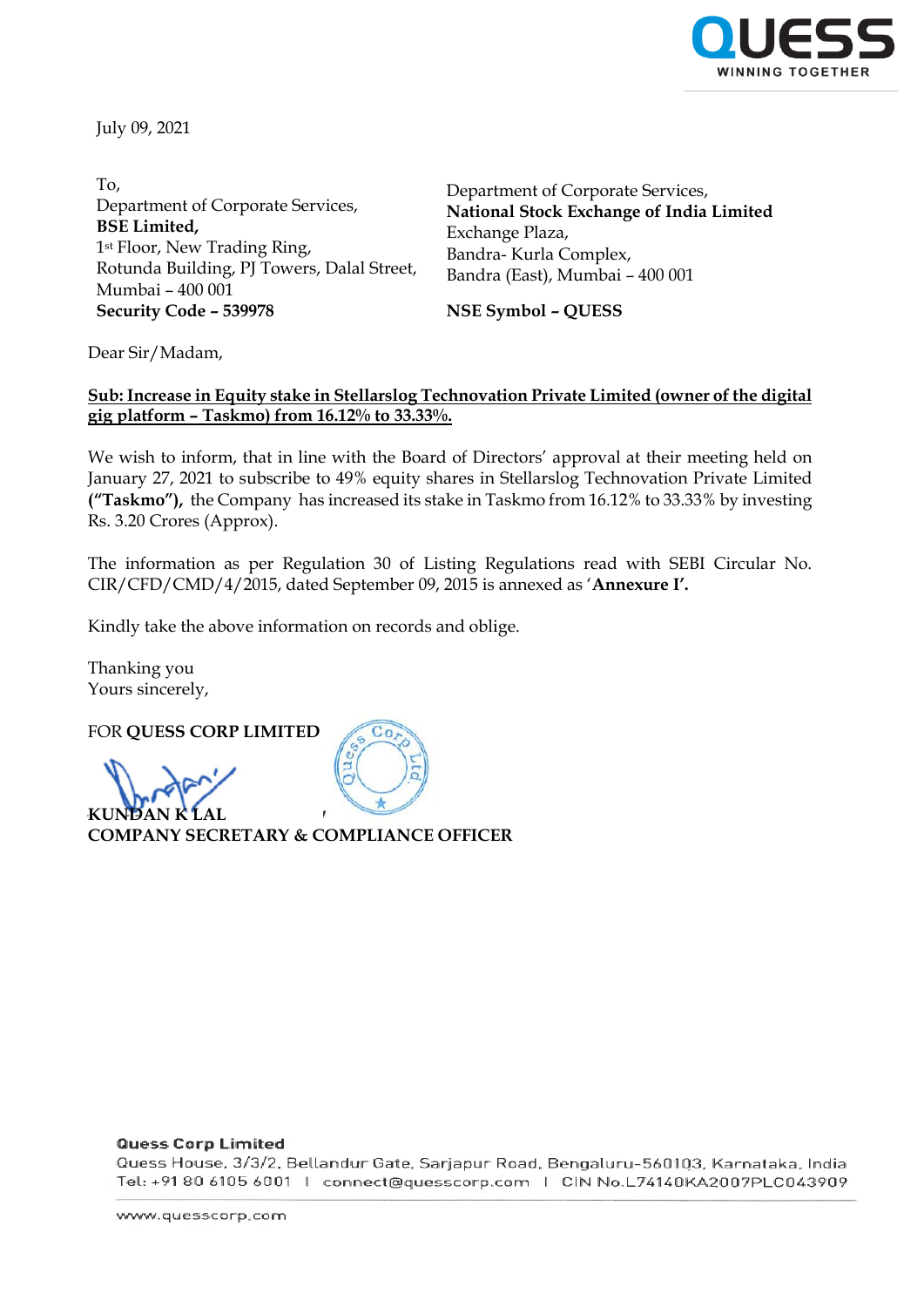

# **Annexure – 'I'**

# **Information as per Regulation 30 of Listing Regulations read with SEBI Circular No. CIR/CFD/CMD/4/2015, dated September 09, 2015**

| S.<br>No. | Particulars                                                                                                                                                                                                            | <b>Details</b>                                                                                                                                                                   |
|-----------|------------------------------------------------------------------------------------------------------------------------------------------------------------------------------------------------------------------------|----------------------------------------------------------------------------------------------------------------------------------------------------------------------------------|
| 1.        | Name of the target entity, details in brief<br>such as size, turnover etc.                                                                                                                                             | Technovation<br>• Name:<br>Stellarslog<br>Private Limited.                                                                                                                       |
|           |                                                                                                                                                                                                                        | The Company owns and operates a<br>digital platform - Taskmo, which is an<br>online marketplace for gig workers.                                                                 |
|           |                                                                                                                                                                                                                        | • Its turnover stood at Rs. 1.25 crores in<br>FY 2020-21 and it had 20,000+ users as<br>on 30 <sup>th</sup> June, 2021.                                                          |
| 2.        | Whether the acquisition would fall within<br>related party transaction(s) and whether<br>the promoter/ promoter group/ group                                                                                           | The proposed transaction would not<br>fall within related party transactions.                                                                                                    |
|           | companies have any interest in the entity<br>being acquired? If yes, nature of interest<br>and details thereof and whether the same<br>is done at "arms' length"                                                       | The<br>promoter/promoter<br>$\gamma$<br>group companies do not have any<br>interest in the Company.                                                                              |
| 3.        | Industry to which the entity<br>being<br>acquired belongs                                                                                                                                                              | Provision of on-demand gig workers for<br>task based assignments.                                                                                                                |
| 4.        | and effects of<br>Objects<br>acquisition<br>(including but not limited to, disclosure of<br>reasons for acquisition of target entity, if<br>its business is outside the main line of<br>business of the listed entity) | This Investment will strengthen Quess'<br>presence in the digital gig economy and<br>enable it to serve the demand for flexible<br>gig workers from existing and new<br>clients. |
| 5.        | Brief details of any governmental or<br>regulatory approvals required for the<br>acquisition                                                                                                                           | Not Applicable                                                                                                                                                                   |
| 6.        | Indicative time period for completion of<br>the acquisition                                                                                                                                                            | $2nd$ Tranche of $\sim$ Rs 3.2 crores investment<br>and allotment of shares by Taskmo on 9th<br>July, 2021                                                                       |
| 7.        | Nature of consideration - whether cash<br>consideration or share swap and details of<br>the same                                                                                                                       | <b>Cash Consideration</b>                                                                                                                                                        |
| 8.        | Cost of acquisition or the price at which<br>the shares are acquired                                                                                                                                                   | 2 <sup>nd</sup> Tranche investment of Rs. 3.2 Crs by<br>way of fresh issuance of equity shares. at<br>a price Rs. 520 (Approx) per share                                         |

#### **Quess Corp Limited**

Quess House, 3/3/2, Bellandur Gate, Sarjapur Road, Bengaluru-560103, Karnataka, India Tel: +91 80 6105 6001 | connect@quesscorp.com | CIN No.L74140KA2007PLC043909